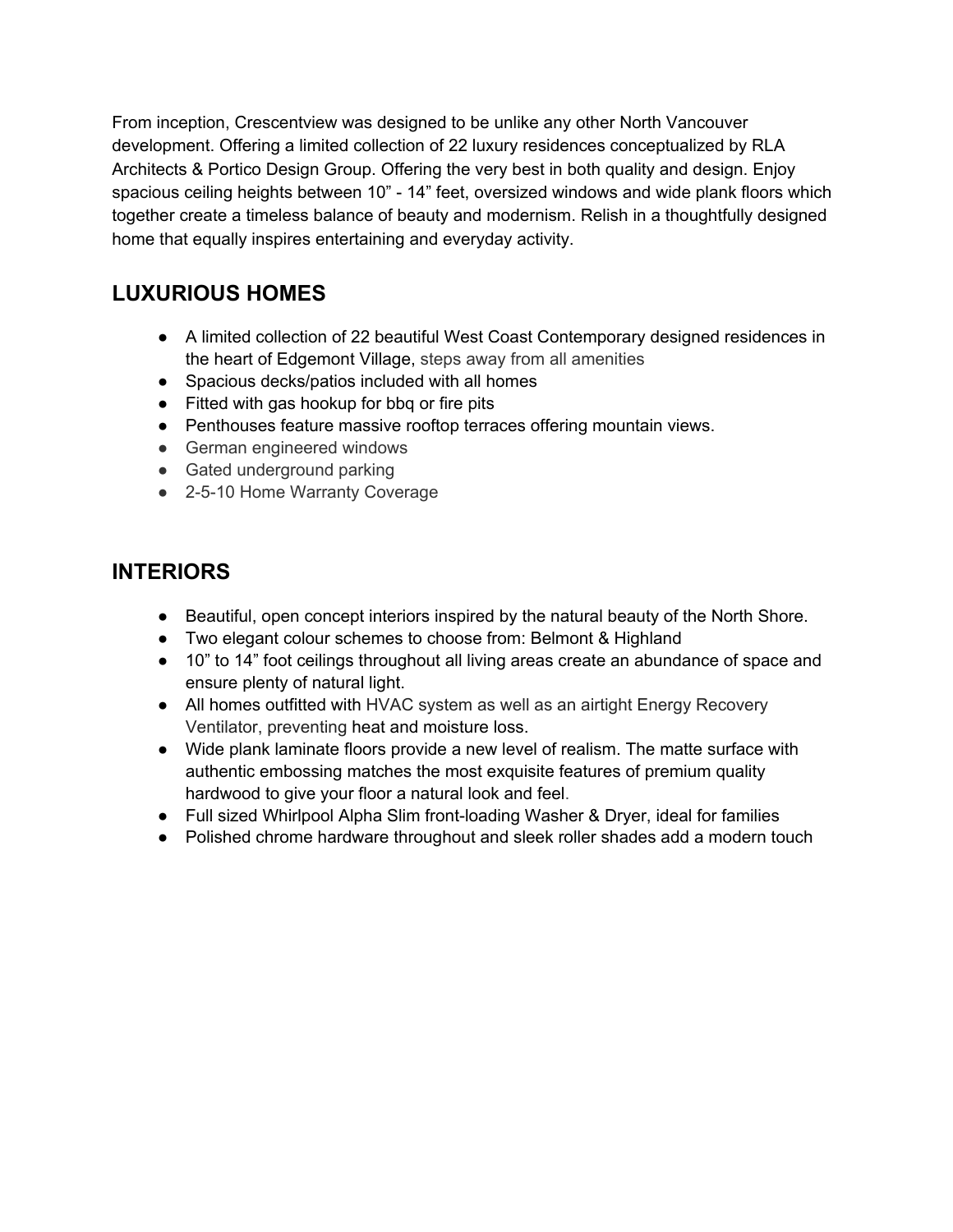## **DELUXE KITCHENS**

These beautifully engineered kitchens combine both craftsmanship and ingenuity, providing a sleekly designed backdrop for all your culinary needs. Signature elements include full height matte cabinetry, Corian countertops with custom island with waterfall edge, and top-of-the-line integrated Meile appliances.

- Corian kitchen countertops with waterfall edges
- Under-mount sink with in-sink disposal and polished chrome faucet by KOHLER & BLANCO (Blanco Penthouses & Upgrade Option) known for meticulous, hand-crafted designs
- Modern cabinets and drawers feature a soft-close system
- Under-cabinet, recessed lighting gives you added illumination while maintaining a clean, seamless look
- large format porcelain tile backsplash makes an elegant statement of sophistication

Crescentview premium appliance package includes:

| Cooktop          | Miele 30" 5-Burner Gas Cooktop            | <b>Stainless Steel</b> |
|------------------|-------------------------------------------|------------------------|
| Fridge           | Miele 30" & 36" Integrated Fridge/Freezer | Panel                  |
| <b>Wall Oven</b> | Miele 30" Wall Oven                       | <b>Stainless Steel</b> |
| Dishwasher       | Miele 24" Fully Integrated DishW          | Panel                  |

| Hood Fan                   | Miele         | 30" Hood Fan                       | <b>Stainless</b><br><b>Steel</b> |
|----------------------------|---------------|------------------------------------|----------------------------------|
| Hood Fan (Upgrade &<br>PH) | Venmar        | <b>Ispira Undercabinet</b><br>Hood | <b>Stainless</b><br><b>Steel</b> |
| Microwave                  | Panasoni<br>C | Microwave                          | <b>Stainless</b><br><b>Steel</b> |